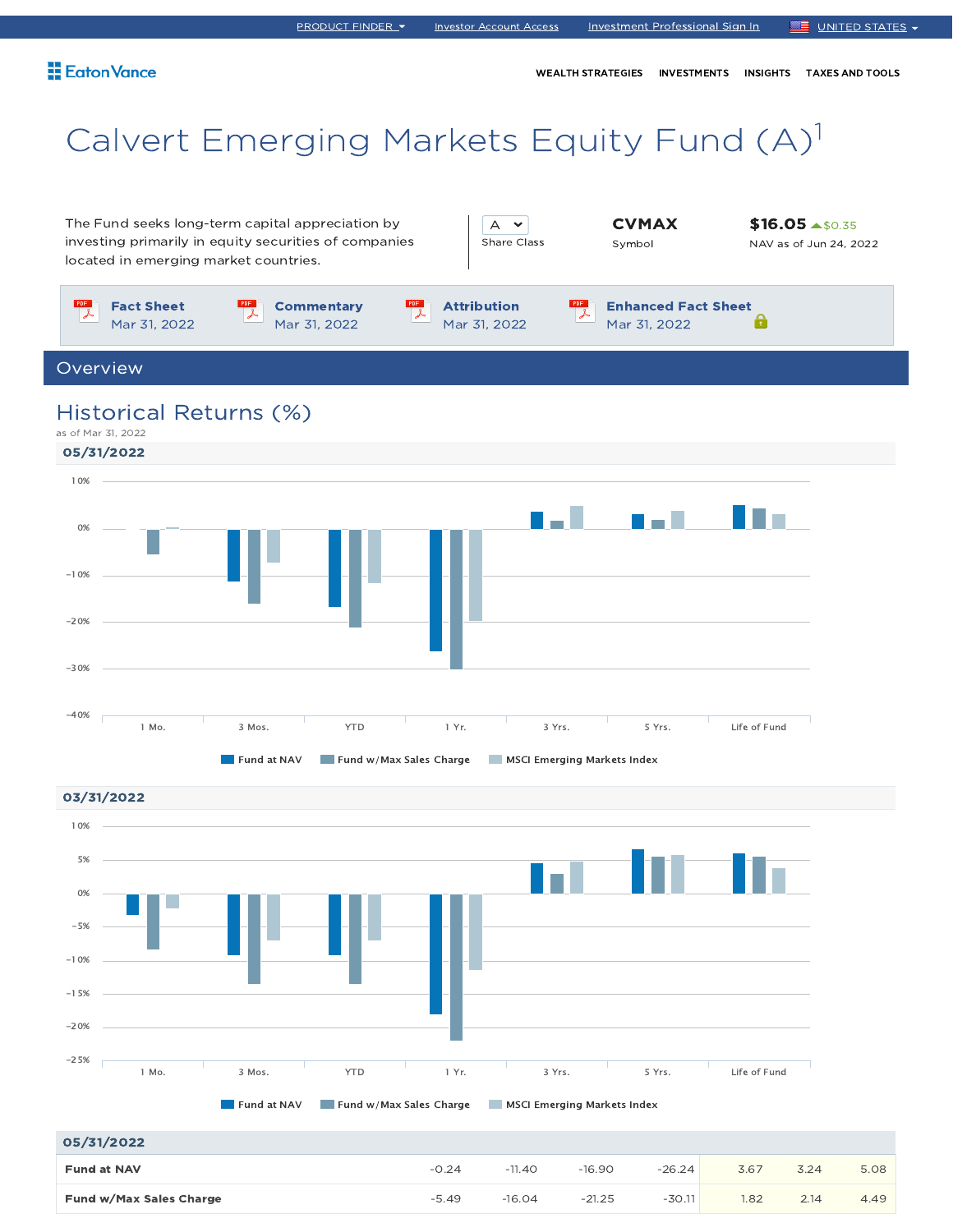| MSCI Emerging Markets Index <sup>2</sup> | 0.44    | $-7.29$  | $-11.76$ | $-19.83$ | 4.99 | 3.80 | 3.26 |
|------------------------------------------|---------|----------|----------|----------|------|------|------|
| 03/31/2022                               |         |          |          |          |      |      |      |
| <b>Fund at NAV</b>                       | $-3.26$ | $-9.27$  | $-9.27$  | $-18.14$ | 4.73 | 6.69 | 6.16 |
| Fund w/Max Sales Charge                  | $-8.32$ | $-13.57$ | $-13.57$ | $-22.04$ | 3.05 | 5.66 | 5.61 |
| MSCI Emerging Markets Index <sup>2</sup> | $-2.26$ | $-6.97$  | $-6.97$  | $-11.37$ | 4.93 | 5.97 | 3.90 |

Past performance is no guarantee of future results. Investment return and principal value will fluctuate so that shares, when redeemed, may be worth more or less than their original cost. Performance is for the stated time period only; due to market volatility, the Fund's current performance may be lower or higher than quoted. Returns are historical and are calculated by determining the percentage change in net asset value (NAV) with all distributions reinvested. Returns for other classes of shares offered by the Fund are different. Performance less than or equal to one year is cumulative. Performance prior to December 31, 2016 reflects the performance of the Fund's former adviser, Calvert Investment Management, Inc. Max Sales Charge: 5.25%.

#### Fund Facts<sup>3</sup> as of May 31, 2022

| <b>Class A Inception</b>                 | 10/29/2012                     |
|------------------------------------------|--------------------------------|
| <b>Investment Objective</b>              | Long-term capital appreciation |
| <b>Total Net Assets</b>                  | \$3.1B                         |
| <b>Minimum Investment</b>                | \$1000                         |
| <b>Expense Ratio (Gross)<sup>4</sup></b> | 1.27%                          |
| Expense Ratio (Net) <sup>3,4</sup>       | 1.24%                          |
| <b>CUSIP</b>                             | 131649816                      |
|                                          |                                |

#### Top 10 Holdings  $(\%)^{5,6}$ as of Mar 31, 2022

| <b>Taiwan Semiconductor Manufacturing Co Ltd</b> | 8.08  |
|--------------------------------------------------|-------|
| <b>Samsung Electronics Co Ltd</b>                | 7.46  |
| <b>Tencent Holdings Ltd</b>                      | 5.40  |
| Alibaba Group Holding Ltd                        | 4.42  |
| <b>JD.com Inc.</b>                               | 2.93  |
| China Merchants Bank Co Ltd                      | 2.74  |
| <b>NARI Technology Co Ltd</b>                    | 2.62  |
| <b>Bank Rakyat Indonesia Persero Tbk PT</b>      | 2.48  |
| <b>Techtronic Industries Co Ltd</b>              | 2.38  |
| <b>AIA Group Ltd</b>                             | 2.27  |
| <b>Total</b>                                     | 40.80 |

## Portfolio Management

| <b>Kunjal Gala</b>         | Managed Fund since 2019 |
|----------------------------|-------------------------|
| <b>Vivek Bhutoria, CFA</b> | Managed Fund since 2022 |

Portfolio profile subject to change due to active management. Percentages may not total 100% due to rounding. Portfolio characteristics exclude 1 security in Calvert's High Impact Investments program, which represented 0.000% of the Fund's portfolio as of 03/31/2022. High Social Impact Investments are investments that, in Calvert's opinion, offer the opportunity for significant sustainability and social impact. These investments are generally illiquid and involve high risks. See the Fund's prospectus for details and calvert.com for a complete list of Fund holdings.

## About Risk:

The value of investments held by the Fund may increase or decrease in response to economic, and financial events (whether real, expected or perceived) in the U.S. and global markets. The value of equity securities is sensitive to stock market volatility. Investments in foreign instruments or currencies can involve greater risk and volatility than U.S. investments because of adverse market, economic, political, regulatory, geopolitical, currency exchange rates or other conditions. In emerging countries, these risks may be more significant. Investing primarily in responsible investments carries the risk that, under certain market conditions, the Fund may underperform funds that do not utilize a responsible investment strategy. The Fund is exposed to liquidity risk when trading volume, lack of a market maker or trading partner, large position size, market conditions, or legal restrictions impair its ability to sell particular investments or to sell them at advantageous market prices. The impact of the coronavirus on global markets could last for an extended period and could adversely affect the Fund's performance. No fund is a complete investment program and you may lose money investing in a fund. The Fund may engage in other investment practices that may involve additional risks and you should review the Fund prospectus for a complete description.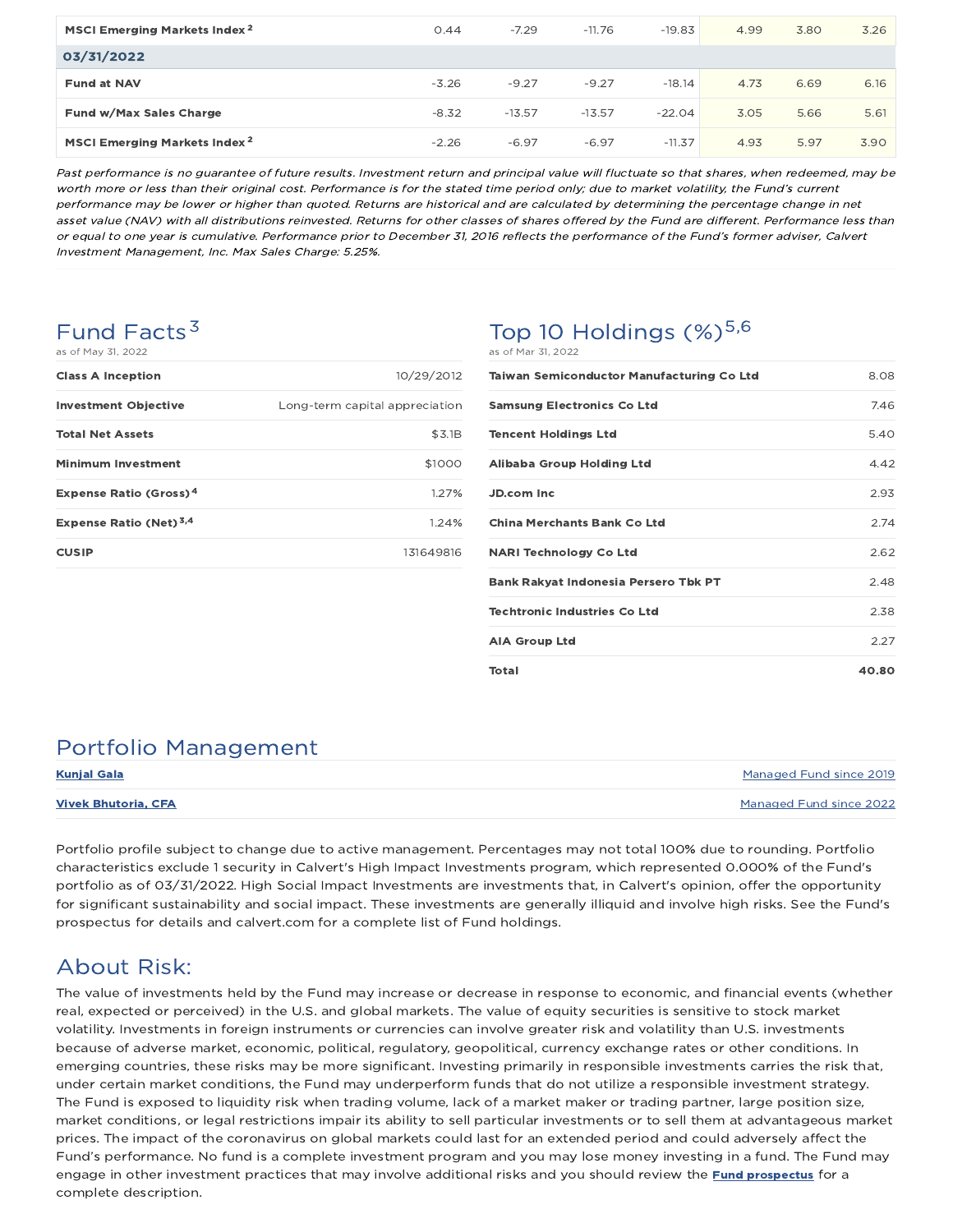1. Effective May 15, 2021, the Fund discontinued all sales of its shares, except shares purchased by: (1) existing shareholders; (2) qualified retirement plans; (3) accounts included in an asset allocation model provided by Calvert; or (4) certain fee-based programs. See prospectus for more information. Sales of Fund shares may be further restricted or re-opened in the future. 2. MSCI Emerging Markets Index is an unmanaged index of emerging markets common stocks. Unless otherwise stated, index returns do not reflect the effect of any applicable sales charges, commissions, expenses, taxes or leverage, as applicable. It is not possible to invest directly in an index. Historical performance of the index illustrates market trends and does not represent the past or future performance of the fund. MSCI indexes are net of foreign withholding taxes. Source: MSCI. MSCI data may not be reproduced or used for any other purpose. MSCI provides no warranties, has not prepared or approved this report, and has no liability hereunder. 3. Net Expense Ratio reflects a contractual expense reimbursement that continues through 1/31/23. Without the reimbursement, if applicable, performance would have been lower.

4. Source: Fund prospectus.

- 5. Top 10 Holdings excludes cash and equivalents.
- 6. Percent of total net assets.

#### Performance

### Historical Returns (%)

## as of Mar 31, 2022



03/31/2022



#### 05/31/2022

| _________                                |         |          |          |          |      |      |      |
|------------------------------------------|---------|----------|----------|----------|------|------|------|
| <b>Fund at NAV</b>                       | $-0.24$ | $-11.40$ | $-16.90$ | $-26.24$ | 3.67 | 3.24 | 5.08 |
| Fund w/Max Sales Charge                  | $-5.49$ | $-16.04$ | $-21.25$ | $-30.11$ | 1.82 | 2.14 | 4.49 |
| MSCI Emerging Markets Index <sup>2</sup> | 0.44    | $-7.29$  | $-11.76$ | $-19.83$ | 4.99 | 3.80 | 3.26 |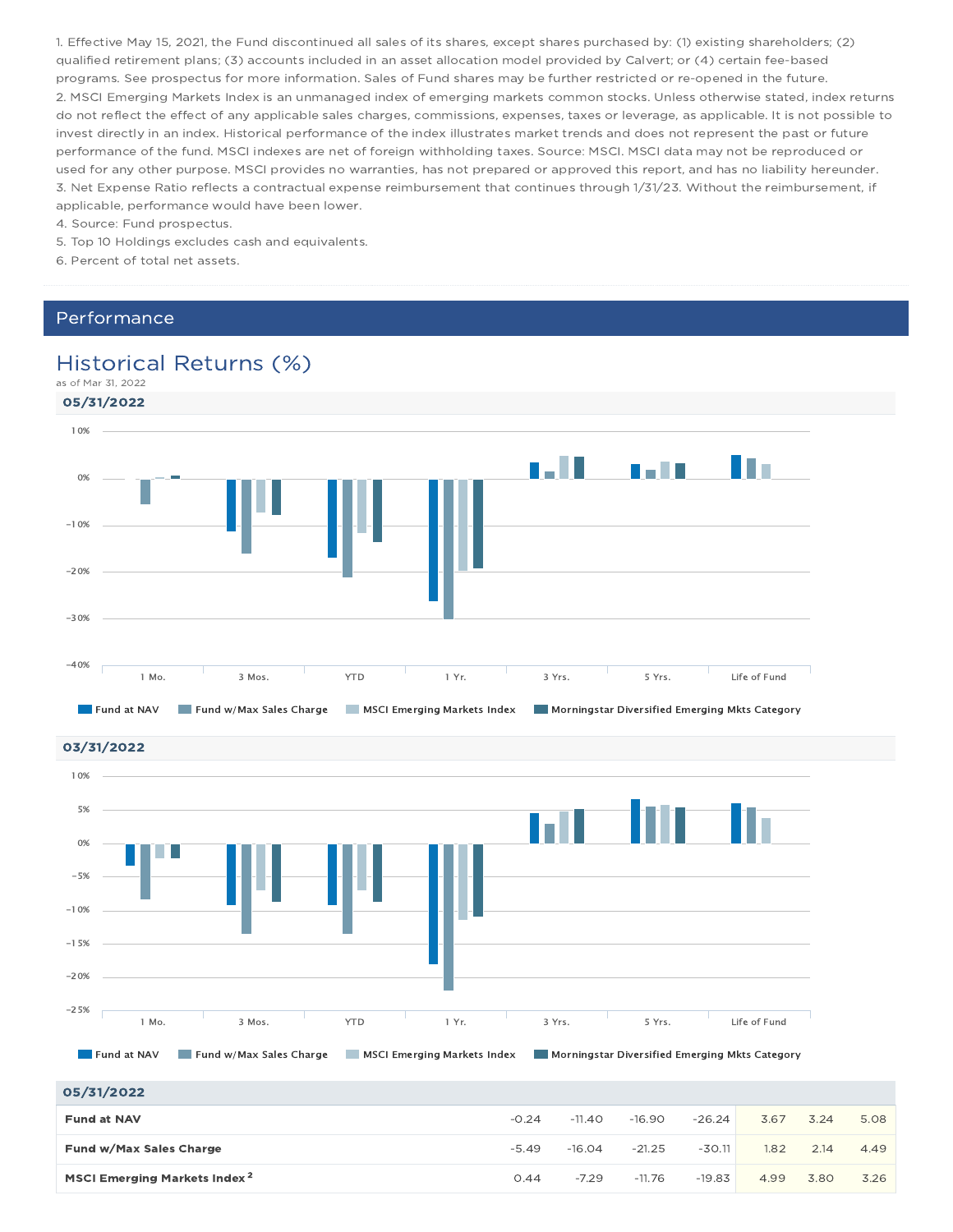| Morningstar Diversified Emerging Mkts Category <sup>7</sup> | 0.82    | $-7.76$  | $-13.70$ | $-19.25$ | 4.87 | 3.39 |      |
|-------------------------------------------------------------|---------|----------|----------|----------|------|------|------|
| 03/31/2022                                                  |         |          |          |          |      |      |      |
| <b>Fund at NAV</b>                                          | $-3.26$ | $-9.27$  | $-9.27$  | $-18.14$ | 4.73 | 6.69 | 6.16 |
| Fund w/Max Sales Charge                                     | $-8.32$ | $-13.57$ | $-13.57$ | $-22.04$ | 3.05 | 5.66 | 5.61 |
| MSCI Emerging Markets Index <sup>2</sup>                    | $-2.26$ | $-6.97$  | $-6.97$  | $-11.37$ | 4.93 | 5.97 | 3.90 |
| Morningstar Diversified Emerging Mkts Category <sup>7</sup> | $-2.27$ | $-8.66$  | $-8.66$  | $-10.91$ | 5.33 | 5.58 | –    |

Past performance is no guarantee of future results. Investment return and principal value will fluctuate so that shares, when redeemed, may be worth more or less than their original cost. Performance is for the stated time period only; due to market volatility, the Fund's current performance may be lower or higher than quoted. Returns are historical and are calculated by determining the percentage change in net asset value (NAV) with all distributions reinvested. Returns for other classes of shares offered by the Fund are different. Performance less than or equal to one year is cumulative. Performance prior to December 31, 2016 reflects the performance of the Fund's former adviser, Calvert Investment Management, Inc. Max Sales Charge: 5.25%.

## Calendar Year Returns (%)

|                                          | 2012                            | 2013    | 2014    | 2015     | 2016  | 2017  | 2018     | 2019  | 2020  | 2021    |
|------------------------------------------|---------------------------------|---------|---------|----------|-------|-------|----------|-------|-------|---------|
| <b>Fund at NAV</b>                       | $\hspace{0.1mm}-\hspace{0.1mm}$ | 10.95   | $-1.37$ | $-7.78$  | 6.55  | 44.19 | $-15.56$ | 22.41 | 24.56 | $-7.65$ |
| MSCI Emerging Markets Index <sup>2</sup> | 18.22                           | $-2.60$ | $-2.19$ | $-14.92$ | 11.19 | 37.28 | $-14.57$ | 18.42 | 18.31 | $-2.54$ |

## Fund Facts<sup>3</sup>

| Expense Ratio (Gross) <sup>4</sup> | 1.27%      |
|------------------------------------|------------|
| Expense Ratio (Net) <sup>3,4</sup> | 124%       |
| <b>Class A Inception</b>           | 10/29/2012 |
| <b>Distribution Frequency</b>      | Annually   |

#### Risk Measures (3 Year)<sup>8,9</sup> as of May 31, 2022

| Alpha (%)                     | $-1.25$ |
|-------------------------------|---------|
| Beta                          | 1.02    |
| <b>Information Ratio</b>      | $-0.33$ |
| R-Squared (%)                 | 95.35   |
| <b>Standard Deviation (%)</b> | 18.81   |
| <b>Sharpe Ratio</b>           | 0.16    |

## Morningstar Rating™

as of May 31, 2022

| <b>Time Period</b> | Rating | Funds in<br><b>Diversified Emerging Mkts</b><br>Category |
|--------------------|--------|----------------------------------------------------------|
| Overall            | ***    | 731                                                      |
| 3 Years            | ***    | 731                                                      |
| 5 Years            | ***    | 630                                                      |
| 10 Years           |        | 364                                                      |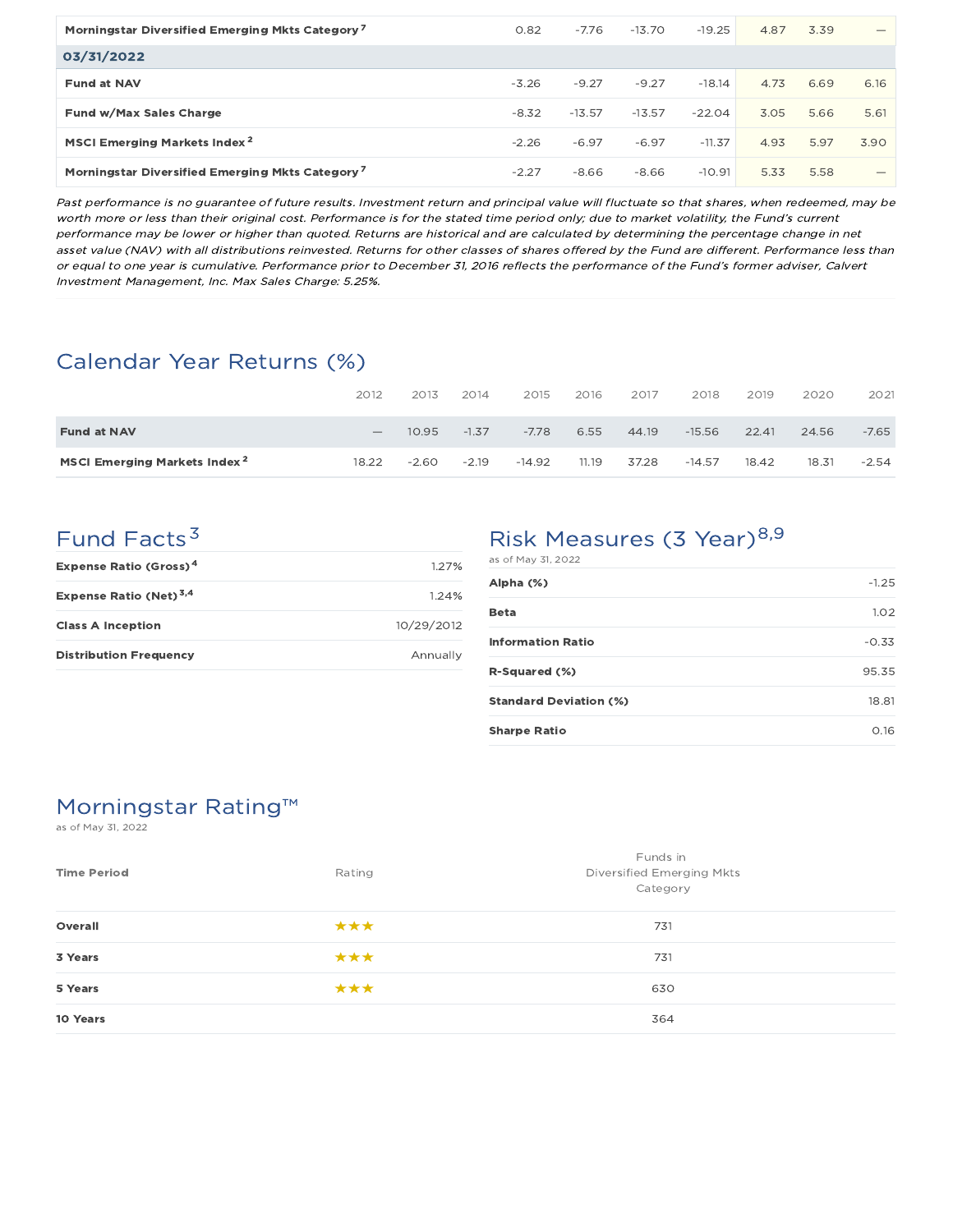The Morningstar Rating™ for funds, or "star rating", is calculated for managed products (including mutual funds and exchange-traded funds) with at least a three-year history. Exchange-traded funds and open-ended mutual funds are considered a single population for comparative purposes. It is calculated based on a Morningstar Risk-Adjusted Return measure that accounts for variation in a managed product's monthly excess performance, placing more emphasis on downward variations and rewarding consistent performance. The top 10% of products in each product category receive 5 stars, the next 22.5% receive 4 stars, the next 35% receive 3 stars, the next 22.5% receive 2 stars, and the bottom 10% receive 1 star.

The Overall Morningstar Rating for a managed product is derived from a weighted average of the performance figures associated with its three-, five-, and 10-year (if applicable) Morningstar Rating metrics. The weights are: 100% three-year rating for 36-59 months of total returns, 60% five-year rating/40% three-year rating for 60-119 months of total returns, and 50% 10-year rating/30% five-year rating/20% three-year rating for 120 or more months of total returns. While the 10-year overall star rating formula seems to give the most weight to the 10-year period, the most recent three-year period actually has the greatest impact because it is included in all three rating periods. Star ratings do not reflect the effect of any applicable sales load. Hollow stars denote Morningstar Extended Performance Ratings and are considered estimates based on the performance of the fund's oldest share class, adjusted for fees and expenses.

©2022 Morningstar. All Rights Reserved. The information contained herein: (1) is proprietary to Morningstar and/or its content providers; (2) may not be copied or distributed; and (3) is not warranted to be accurate, complete or timely. Neither Morningstar nor its content providers are responsible for any damages or losses arising from any use of this information.

## NAV History

| Date         | <b>NAV</b> | NAV Change |
|--------------|------------|------------|
| Jun 24, 2022 | \$16.05    | \$0.35     |
| Jun 23, 2022 | \$15.70    | \$0.06     |
| Jun 22, 2022 | \$15.64    | $-$0.30$   |
| Jun 21, 2022 | \$15.94    | \$0.27     |
| Jun 17, 2022 | \$15.67    | \$0.04     |
| Jun 16, 2022 | \$15.63    | $-$0.43$   |
| Jun 15, 2022 | \$16.06    | \$0.24     |
| Jun 14, 2022 | \$15.82    | \$0.12     |
| Jun 13, 2022 | \$15.70    | $-$0.61$   |
| Jun 10, 2022 | \$16.31    | $-$0.24$   |

## Distribution History 10

| Ex-Date      | Distribution | Reinvest NAV |
|--------------|--------------|--------------|
| Dec 29, 2021 | \$0.07190    | \$20.10      |
| Dec 29, 2020 | \$0.05770    | \$21.67      |
| Dec 02, 2019 | \$0.07970    | \$16.59      |

No records in this table indicates that there has not been a distribution greater than .0001 within the past 3 years. Fund prospectus

## Capital Gain History<sup>10</sup>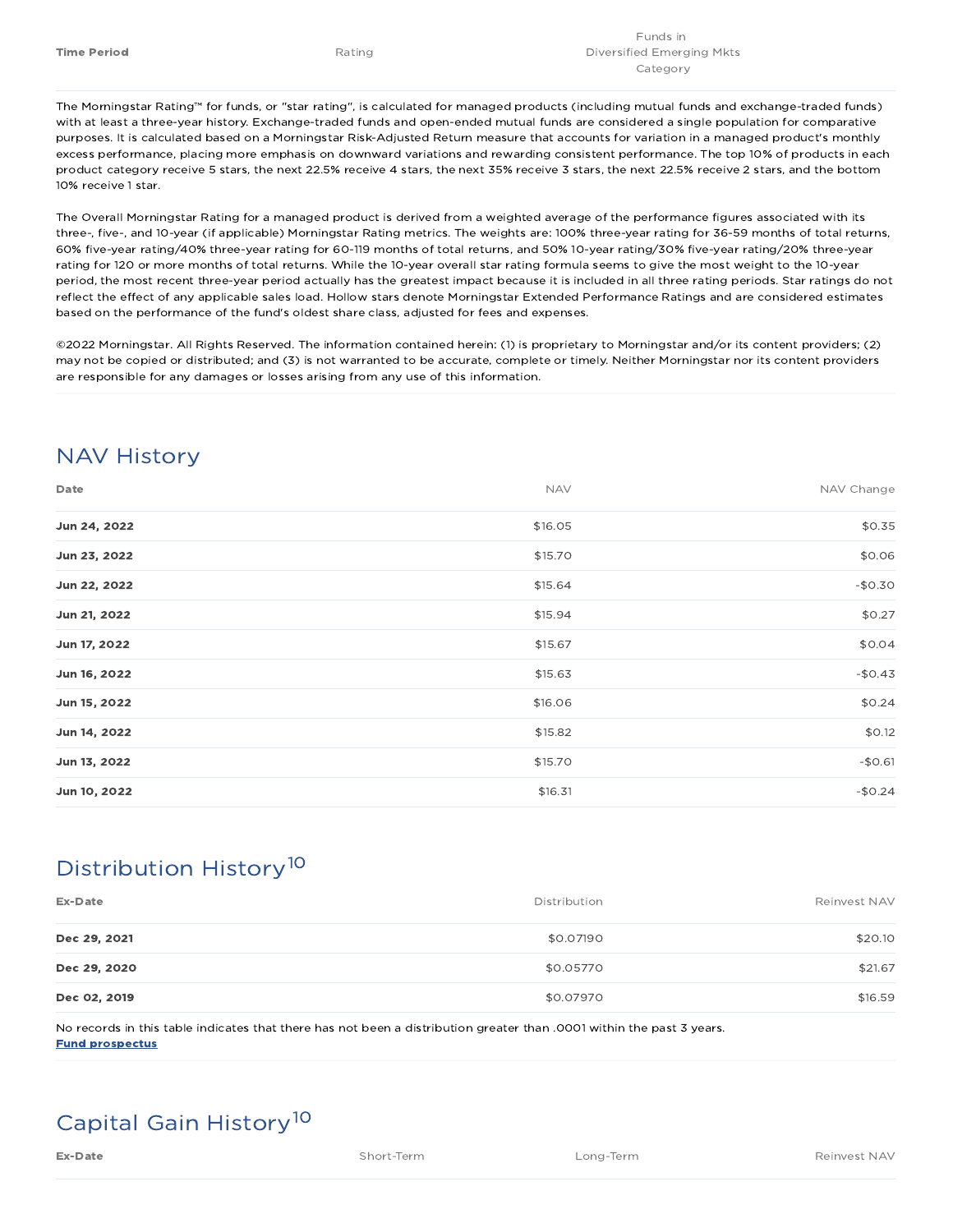No records in this table indicates that there has not been a capital gain greater than .0001 within the past 3 years. Fund prospectus

Portfolio profile subject to change due to active management. Percentages may not total 100% due to rounding. Portfolio characteristics exclude 1 security in Calvert's High Impact Investments program, which represented 0.000% of the Fund's portfolio as of 03/31/2022. High Social Impact Investments are investments that, in Calvert's opinion, offer the opportunity for significant sustainability and social impact. These investments are generally illiquid and involve high risks. See the Fund's prospectus for details and calvert.com for a complete list of Fund holdings.

### About Risk:

The value of investments held by the Fund may increase or decrease in response to economic, and financial events (whether real, expected or perceived) in the U.S. and global markets. The value of equity securities is sensitive to stock market volatility. Investments in foreign instruments or currencies can involve greater risk and volatility than U.S. investments because of adverse market, economic, political, regulatory, geopolitical, currency exchange rates or other conditions. In emerging countries, these risks may be more significant. Investing primarily in responsible investments carries the risk that, under certain market conditions, the Fund may underperform funds that do not utilize a responsible investment strategy. The Fund is exposed to liquidity risk when trading volume, lack of a market maker or trading partner, large position size, market conditions, or legal restrictions impair its ability to sell particular investments or to sell them at advantageous market prices. The impact of the coronavirus on global markets could last for an extended period and could adversely affect the Fund's performance. No fund is a complete investment program and you may lose money investing in a fund. The Fund may engage in other investment practices that may involve additional risks and you should review the Fund prospectus for a complete description.

2. MSCI Emerging Markets Index is an unmanaged index of emerging markets common stocks. Unless otherwise stated, index returns do not reflect the effect of any applicable sales charges, commissions, expenses, taxes or leverage, as applicable. It is not possible to invest directly in an index. Historical performance of the index illustrates market trends and does not represent the past or future performance of the fund. MSCI indexes are net of foreign withholding taxes. Source: MSCI. MSCI data may not be reproduced or used for any other purpose. MSCI provides no warranties, has not prepared or approved this report, and has no liability hereunder. 3. Net Expense Ratio reflects a contractual expense reimbursement that continues through 1/31/23. Without the reimbursement, if applicable, performance would have been lower.

4. Source: Fund prospectus.

7. The Morningstar Diversified Emerging Mkts Category includes funds that invest primarily in stocks found in emerging market countries.

8. Alpha measures risk-adjusted performance, showing excess return delivered at the same risk level as the benchmark. Beta measures the volatility of a fund relative to the overall market. R-Squared represents the percentage of the portfolio's movement that can be explained by the general movement of the market. Standard deviation measures the historic volatility of a fund. Sharpe Ratio uses standard deviation and excess return to determine reward per unit of risk.

9. Information Ratio uses excess standard deviation and excess return to determine reward per unit of risk relative to the benchmark. 10. A portion of the Fund's returns may be comprised of return of capital or short term capital gains. The Fund will determine the tax characteristics of all Fund distributions after the end of the calendar year and will provide shareholders such information at that time. Please consult your tax advisor for further information.

#### Portfolio

03/31/2022 Asset Mix (%)<sup>6</sup> as of Mar 31, 2022

#### Portfolio Statistics as of Mar 31, 2022

Number of Holdings and Society and Society and Society and Society and Society and Society and Society and Society and Society and Society and Society and Society and Society and Society and Society and Society and Society

03/31/2022 GICS Sector Breakdown (%)<sup>6</sup> as of Mar 31, 2022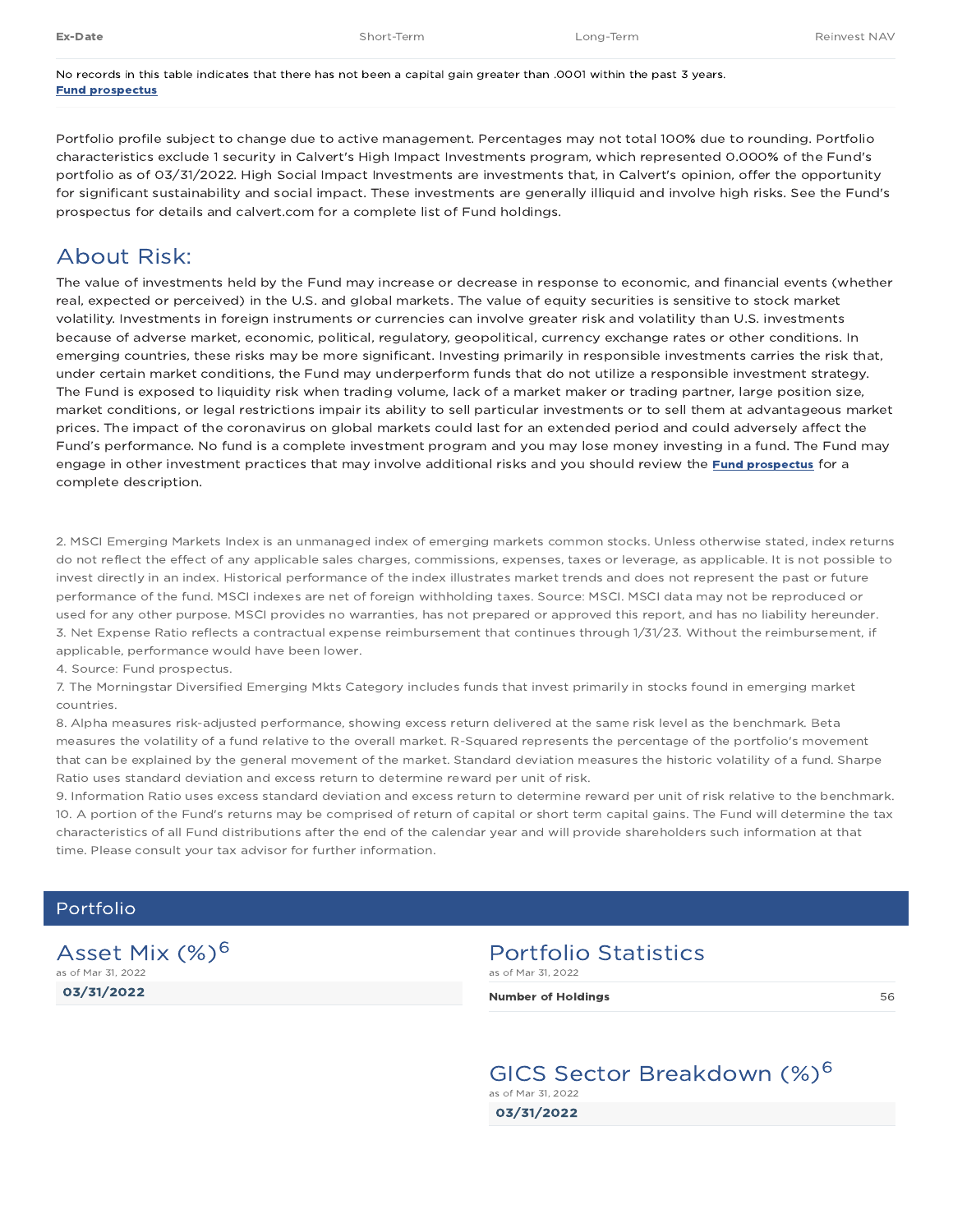



| <b>Foreign Common Stocks</b> | 95.40  |
|------------------------------|--------|
| Cash                         | 3.08   |
| <b>U.S. Common Stocks</b>    | 1.52   |
| Total                        | 100.00 |

| <b>Comm. Services</b>         | 5.81  | 10.13 |
|-------------------------------|-------|-------|
| <b>Consumer Discretionary</b> | 13.78 | 12.32 |
| <b>Consumer Staples</b>       | 6.31  | 5.78  |
| <b>Energy</b>                 |       | 4.78  |
| <b>Financials</b>             | 22.74 | 22.06 |
| <b>Health Care</b>            | 5.01  | 3.85  |
| <b>Industrials</b>            | 11.23 | 5.37  |
| <b>Information Technology</b> | 28.80 | 21.62 |
| <b>Materials</b>              | 3.23  | 9.45  |
| <b>Real Estate</b>            |       | 2.08  |
| <b>Utilities</b>              |       | 2.56  |
| Cash                          | 3.08  |       |

## Assets by Country  $(\%)^6$

| as or mar <i>si, zuzz</i>      |        |
|--------------------------------|--------|
| China                          | 26.77  |
| <b>Taiwan</b>                  | 14.98  |
| India                          | 12.38  |
| Korea                          | 10.66  |
| <b>Brazil</b>                  | 5.74   |
| <b>Mexico</b>                  | 5.08   |
| <b>Hong Kong</b>               | 4.65   |
| Indonesia                      | 3.97   |
| <b>South Africa</b>            | 3.05   |
| <b>Cash &amp; Other Assets</b> | 3.08   |
| <b>Total</b>                   | 100.00 |
| <b>View All</b>                |        |

## Geographic Mix (%)<sup>6</sup>

03/31/2022



| Asia/Pacific            | 75.08 |
|-------------------------|-------|
| Latin America/Caribbean | 14.65 |
| Africa                  | 3.05  |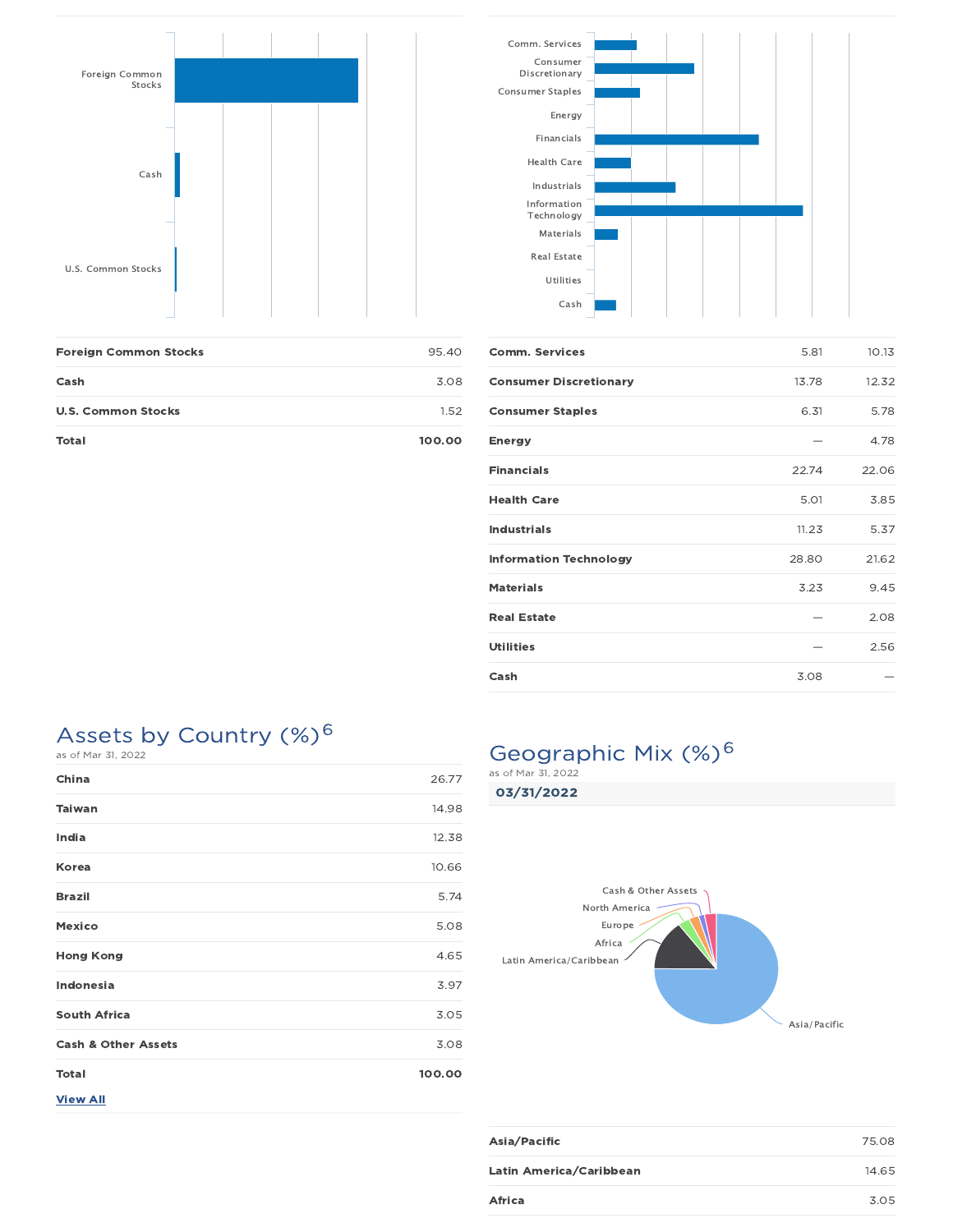| <b>Europe</b>                  | 2.61   |
|--------------------------------|--------|
| <b>North America</b>           | 1.52   |
| <b>Cash &amp; Other Assets</b> | 3.08   |
| <b>Total</b>                   | 100.00 |

## Fund Holdings  $(\%)^{6,11}$

as of Apr 30, 2022

| <b>Holding</b>                                   | % of Net Assets |
|--------------------------------------------------|-----------------|
| <b>Taiwan Semiconductor Manufacturing Co Ltd</b> | 8.02%           |
| <b>Samsung Electronics Co Ltd</b>                | 7.68%           |
| <b>Tencent Holdings Ltd</b>                      | 5.95%           |
| Alibaba Group Holding Ltd                        | 4.24%           |
| JD.com Inc                                       | 3.88%           |
| Bank Rakyat Indonesia Persero Tbk PT             | 2.89%           |
| <b>NARI Technology Co Ltd</b>                    | 2.71%           |
| <b>ICICI Bank Ltd</b>                            | 2.43%           |
| <b>Delta Electronics Inc.</b>                    | 2.35%           |
| <b>Techtronic Industries Co Ltd</b>              | 2.19%           |
| <b>View All</b>                                  |                 |

Portfolio profile subject to change due to active management. Percentages may not total 100% due to rounding. Portfolio characteristics exclude 1 security in Calvert's High Impact Investments program, which represented 0.000% of the Fund's portfolio as of 03/31/2022. High Social Impact Investments are investments that, in Calvert's opinion, offer the opportunity for significant sustainability and social impact. These investments are generally illiquid and involve high risks. See the Fund's prospectus for details and calvert.com for a complete list of Fund holdings.

## About Risk:

The value of investments held by the Fund may increase or decrease in response to economic, and financial events (whether real, expected or perceived) in the U.S. and global markets. The value of equity securities is sensitive to stock market volatility. Investments in foreign instruments or currencies can involve greater risk and volatility than U.S. investments because of adverse market, economic, political, regulatory, geopolitical, currency exchange rates or other conditions. In emerging countries, these risks may be more significant. Investing primarily in responsible investments carries the risk that, under certain market conditions, the Fund may underperform funds that do not utilize a responsible investment strategy. The Fund is exposed to liquidity risk when trading volume, lack of a market maker or trading partner, large position size, market conditions, or legal restrictions impair its ability to sell particular investments or to sell them at advantageous market prices. The impact of the coronavirus on global markets could last for an extended period and could adversely affect the Fund's performance. No fund is a complete investment program and you may lose money investing in a fund. The Fund may engage in other investment practices that may involve additional risks and you should review the **Fund prospectus** for a complete description.

2. MSCI Emerging Markets Index is an unmanaged index of emerging markets common stocks. Unless otherwise stated, index returns do not reflect the effect of any applicable sales charges, commissions, expenses, taxes or leverage, as applicable. It is not possible to invest directly in an index. Historical performance of the index illustrates market trends and does not represent the past or future performance of the fund. MSCI indexes are net of foreign withholding taxes. Source: MSCI. MSCI data may not be reproduced or used for any other purpose. MSCI provides no warranties, has not prepared or approved this report, and has no liability hereunder. 6. Percent of total net assets.

11. The following list reflects unaudited securities holdings (excluding derivatives positions). Holdings information may differ if presented as of trade date. Due to rounding, holdings of less than 0.005% may show as 0.00%. Portfolio information subject to change due to active management.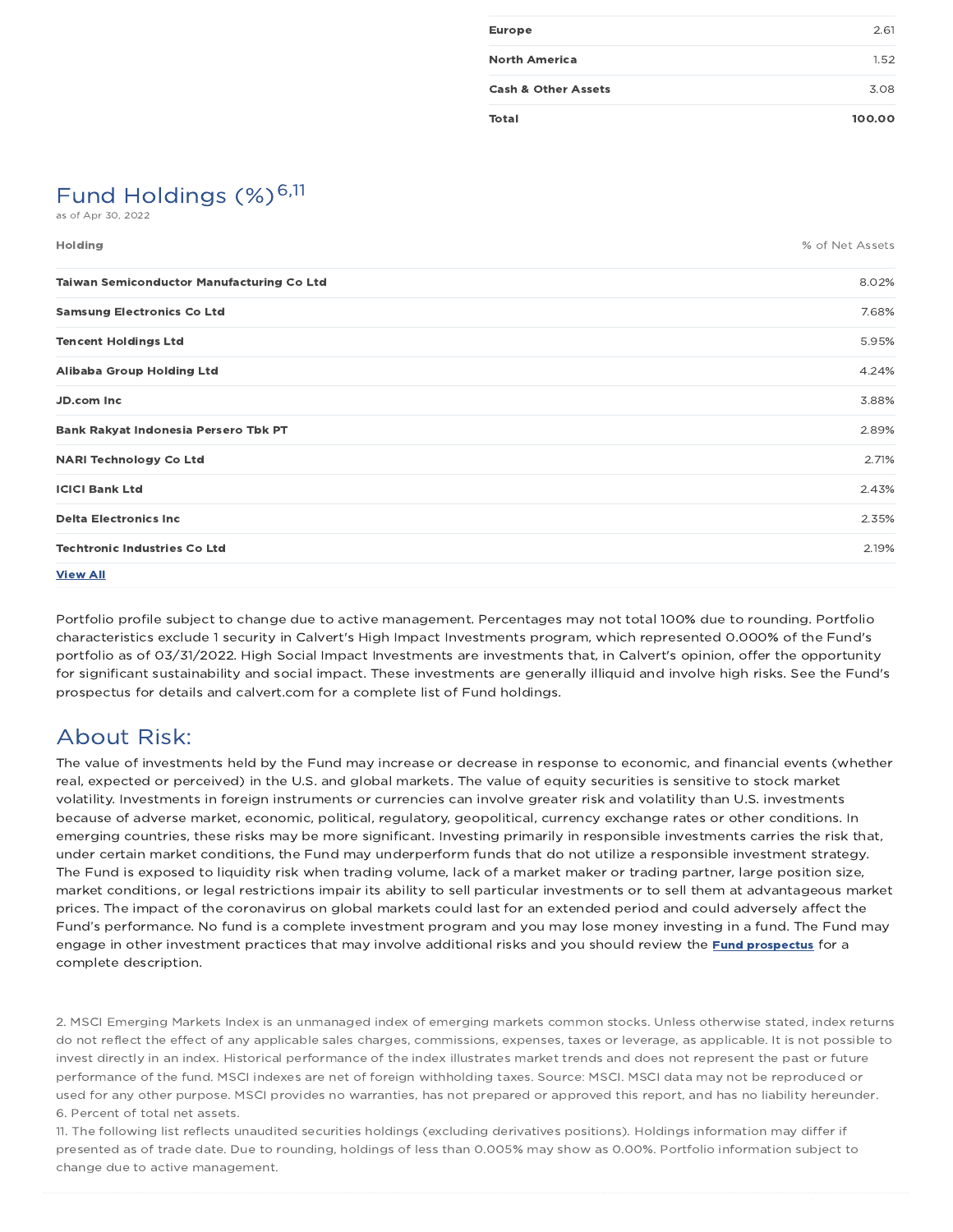#### Kunjal Gala

Co-Portfolio Manager, Federated Hermes Joined Federated Hermes 2012

#### Biography

Kunjal Gala is lead portfolio manager, emerging markets for Federated Hermes, a subadvisor to Calvert. He joined Federated Hermes, in 2012.

Kunjal began his career in the investment management industry in 2004. Before joining Federated Hermes, he worked as an assistant director in The Shareholder Executive, the inhouse portfolio management and corporate finance arm of the UK government. Previously, he was a senior financial analyst in the investment banking division of Morgan Stanley in India and subsequently London, and worked at Thomas Cook (India) and PricewaterhouseCoopers (PwC) in India.

Kunjal earned a Bachelor of Commerce from Mumbai University. He is a qualified Chartered Accountant from the Institute of Chartered Accountants in India.

#### Education

B.Comm. Mumbai University

#### Experience

Managed Fund since 2019

#### Vivek Bhutoria, CFA

Co-Portfolio Manager, Federated Hermes Joined Federated Hermes 2019

#### Biography

#### Education

M.Comm. Mumbai University

#### Experience

• Managed Fund since 2022

## Literature **Literature** Fact Sheet Download - Last updated: Mar 31, 2022 Commentary Download - Last updated: Mar 31, 2022 Attribution Download - Last updated: Mar 31, 2022 Annual Report Download - Last updated: Sep 30, 2021 Enhanced Fact Sheet Download **A** - Last updated: Mar 31, 2022 Full Prospectus Download - Last updated: Feb 1, 2022 Q1 Holdings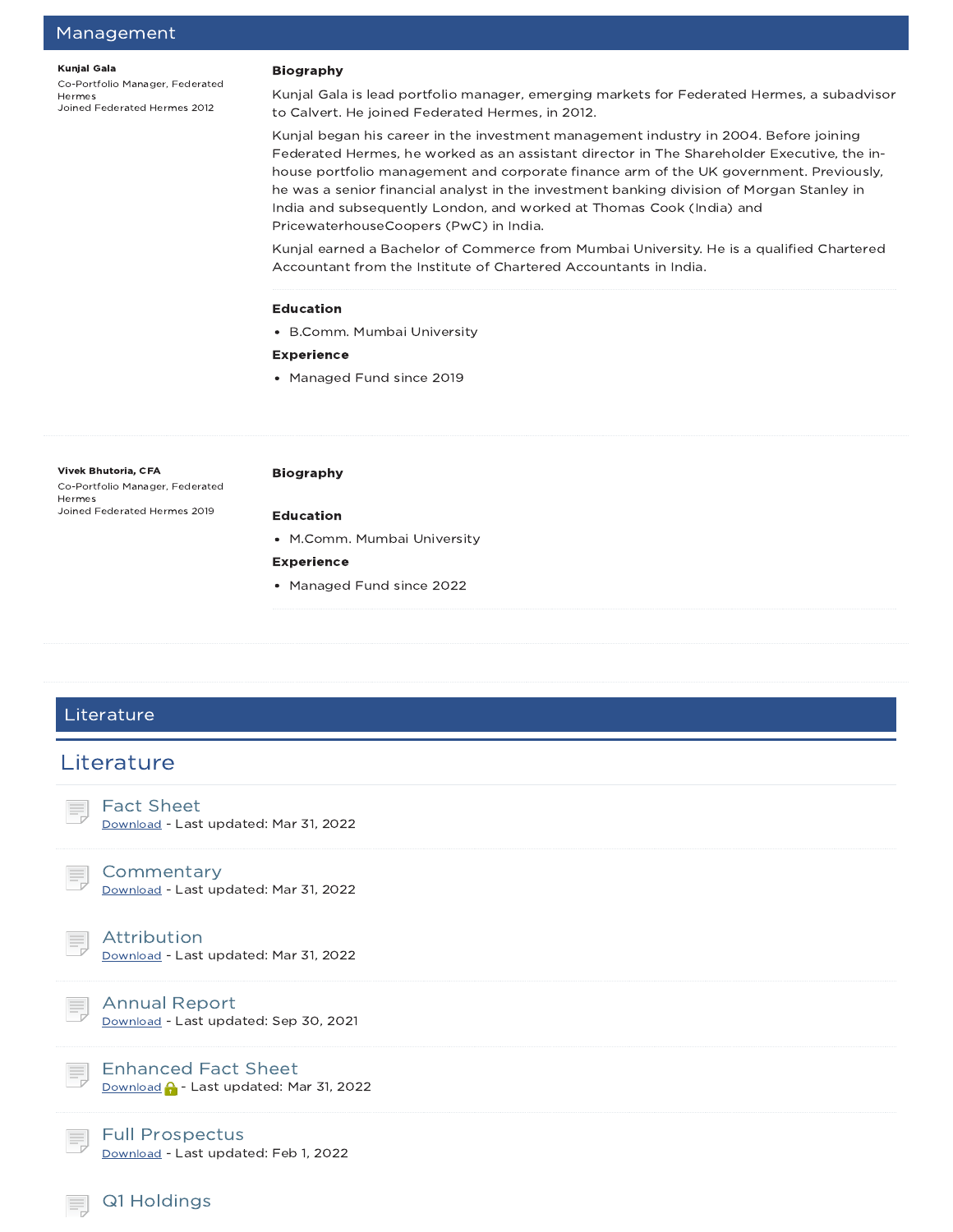| Download - Last updated: Dec 31, 2021                                                                                                            |
|--------------------------------------------------------------------------------------------------------------------------------------------------|
| Q3 Holdings<br>Download - Last updated: Jun 30, 2021                                                                                             |
| Holdings - Form N-PORT<br>Download                                                                                                               |
| Results of Joint Special Meeting of Shareholders of Calvert Funds<br>Download - Last updated: Feb 23, 2021                                       |
| Joint Special Meeting of Shareholders of Calvert Funds on February 19, 2021 Will Be<br>A Virtual Meeting<br>Download - Last updated: Feb 8, 2021 |
| <b>SAI</b><br>Download - Last updated: Feb 1, 2022                                                                                               |
| Semi-Annual Report<br>Download - Last updated: Mar 31, 2022                                                                                      |
| <b>Summary Prospectus</b><br>Download - Last updated: Feb 1, 2022                                                                                |

## **H** Eaton Vance





**HEADQUARTERS** Two International Place Boston, MA 02110

Eaton Vance Funds Parametric Funds Calvert Funds

**Investments** 

Separately Managed Accounts

Closed-End Funds and Term Trusts

### **Insights**

Advisory Blog Monthly Market Monitor Market Update Events<sup>2</sup> The Advisor Institute

### Taxes & Tools Investment Tax Center Tax Information Investment Tax Calculator Laddered Investing Interest Rate

Scenario Tool Concentrated Stock Position

**Calculator** 

Tax-Equivalent Yield Calculator

#### **Resources**

Forms & E-Delivery Mutual Funds & Abandoned Property DST Vision AdvisorCentral